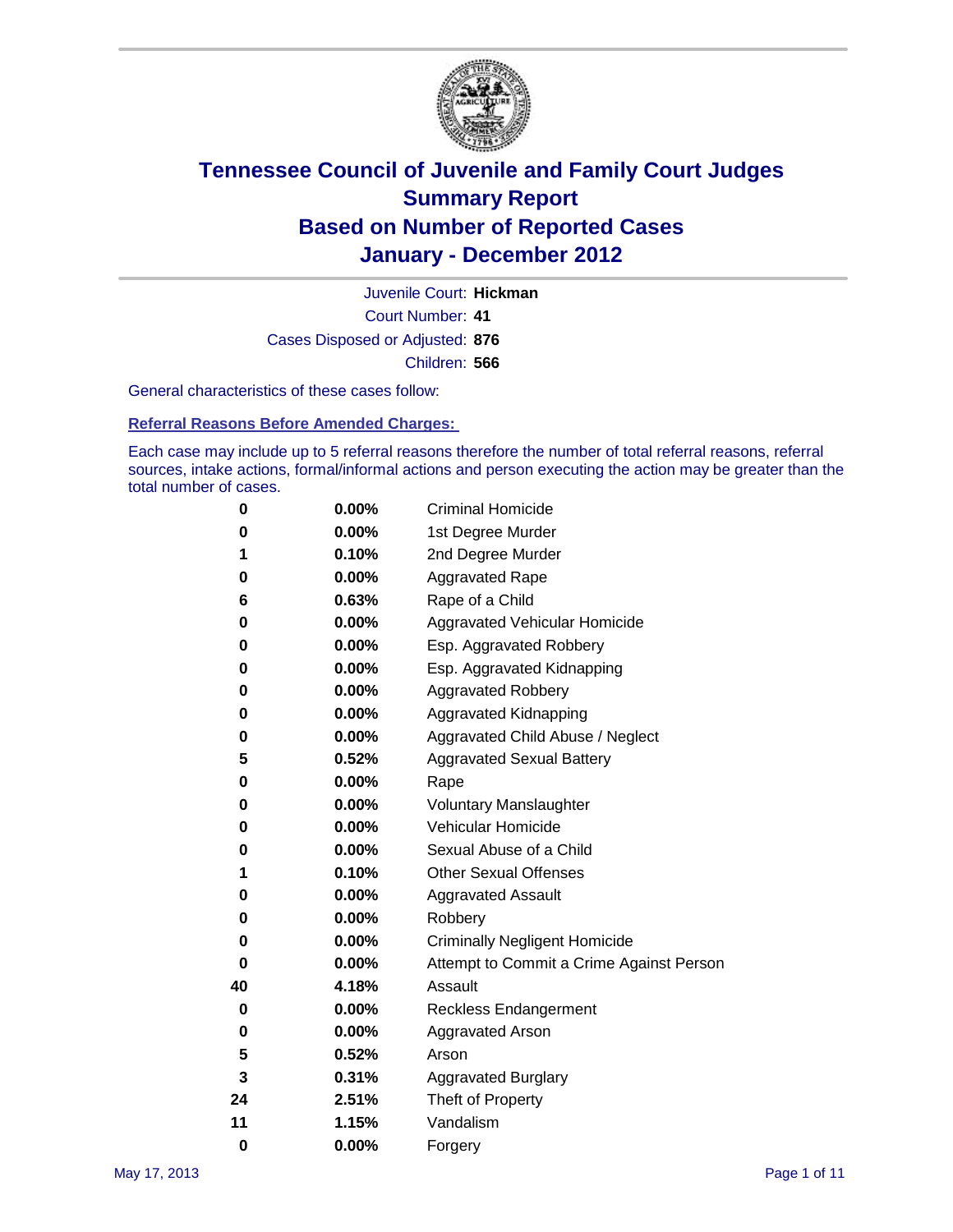

Court Number: **41** Juvenile Court: **Hickman**

Cases Disposed or Adjusted: **876**

Children: **566**

#### **Referral Reasons Before Amended Charges:**

Each case may include up to 5 referral reasons therefore the number of total referral reasons, referral sources, intake actions, formal/informal actions and person executing the action may be greater than the total number of cases.

| 0            | 0.00% | <b>Worthless Checks</b>                                     |
|--------------|-------|-------------------------------------------------------------|
| 0            | 0.00% | Illegal Possession / Fraudulent Use of Credit / Debit Cards |
| 7            | 0.73% | <b>Burglary</b>                                             |
| 0            | 0.00% | Unauthorized Use of a Vehicle                               |
| 0            | 0.00% | <b>Cruelty to Animals</b>                                   |
| 0            | 0.00% | Sale of Controlled Substances                               |
| 4            | 0.42% | <b>Other Drug Offenses</b>                                  |
| 9            | 0.94% | <b>Possession of Controlled Substances</b>                  |
| 0            | 0.00% | <b>Criminal Attempt</b>                                     |
| 1            | 0.10% | Carrying Weapons on School Property                         |
| 0            | 0.00% | Unlawful Carrying / Possession of a Weapon                  |
| 0            | 0.00% | <b>Evading Arrest</b>                                       |
| 0            | 0.00% | Escape                                                      |
| 0            | 0.00% | Driving Under Influence (DUI)                               |
| 6            | 0.63% | Possession / Consumption of Alcohol                         |
| 0            | 0.00% | Resisting Stop, Frisk, Halt, Arrest or Search               |
| 1            | 0.10% | <b>Aggravated Criminal Trespass</b>                         |
| 0            | 0.00% | Harassment                                                  |
| 0            | 0.00% | Failure to Appear                                           |
| 0            | 0.00% | Filing a False Police Report                                |
| 0            | 0.00% | Criminal Impersonation                                      |
| 4            | 0.42% | <b>Disorderly Conduct</b>                                   |
| 0            | 0.00% | <b>Criminal Trespass</b>                                    |
| 0            | 0.00% | <b>Public Intoxication</b>                                  |
| 0            | 0.00% | Gambling                                                    |
| 26           | 2.72% | <b>Traffic</b>                                              |
| 0            | 0.00% | <b>Local Ordinances</b>                                     |
| 1            | 0.10% | Violation of Wildlife Regulations                           |
| 6            | 0.63% | Contempt of Court                                           |
| $\mathbf{2}$ | 0.21% | Violation of Probation                                      |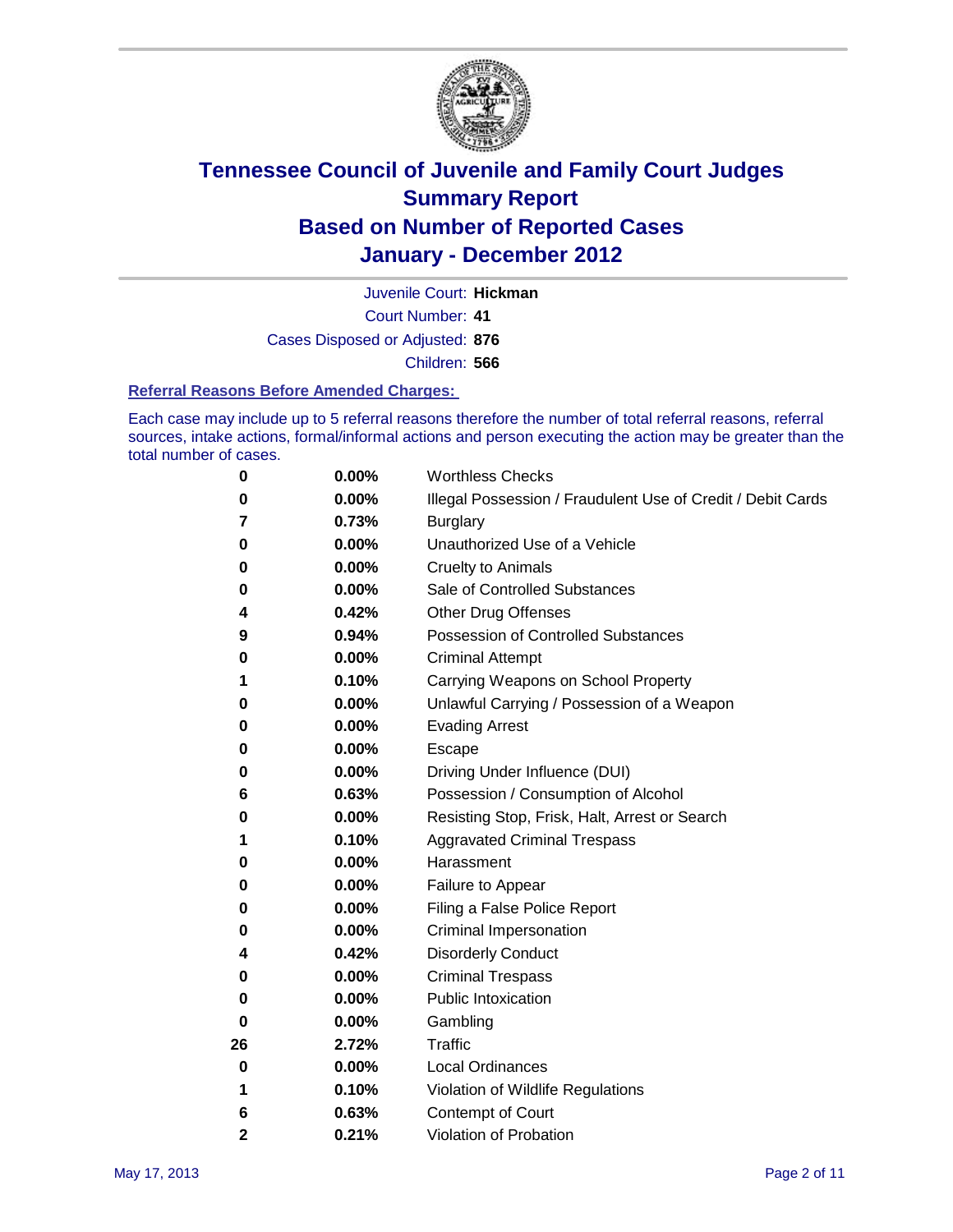

Court Number: **41** Juvenile Court: **Hickman** Cases Disposed or Adjusted: **876** Children: **566**

#### **Referral Reasons Before Amended Charges:**

Each case may include up to 5 referral reasons therefore the number of total referral reasons, referral sources, intake actions, formal/informal actions and person executing the action may be greater than the total number of cases.

| $\mathbf 0$             | 0.00%    | Violation of Aftercare                 |
|-------------------------|----------|----------------------------------------|
| 36                      | 3.77%    | <b>Unruly Behavior</b>                 |
| 29                      | 3.03%    | Truancy                                |
| $\overline{\mathbf{2}}$ | 0.21%    | In-State Runaway                       |
| 0                       | $0.00\%$ | Out-of-State Runaway                   |
| 4                       | 0.42%    | Possession of Tobacco Products         |
| 0                       | 0.00%    | Violation of a Valid Court Order       |
| 4                       | 0.42%    | <b>Violation of Curfew</b>             |
| 0                       | 0.00%    | Sexually Abused Child                  |
| 0                       | 0.00%    | <b>Physically Abused Child</b>         |
| 148                     | 15.48%   | Dependency / Neglect                   |
| 16                      | 1.67%    | <b>Termination of Parental Rights</b>  |
| 0                       | 0.00%    | <b>Violation of Pretrial Diversion</b> |
| 0                       | 0.00%    | Violation of Informal Adjustment       |
| 4                       | 0.42%    | <b>Judicial Review</b>                 |
| 77                      | 8.05%    | <b>Administrative Review</b>           |
| 11                      | 1.15%    | <b>Foster Care Review</b>              |
| 51                      | 5.33%    | Custody                                |
| 18                      | 1.88%    | Visitation                             |
| 27                      | 2.82%    | Paternity / Legitimation               |
| 354                     | 37.03%   | <b>Child Support</b>                   |
| 0                       | 0.00%    | <b>Request for Medical Treatment</b>   |
| $\bf{0}$                | 0.00%    | <b>Consent to Marry</b>                |
| 12                      | 1.26%    | Other                                  |
| 956                     | 100.00%  | <b>Total Referrals</b>                 |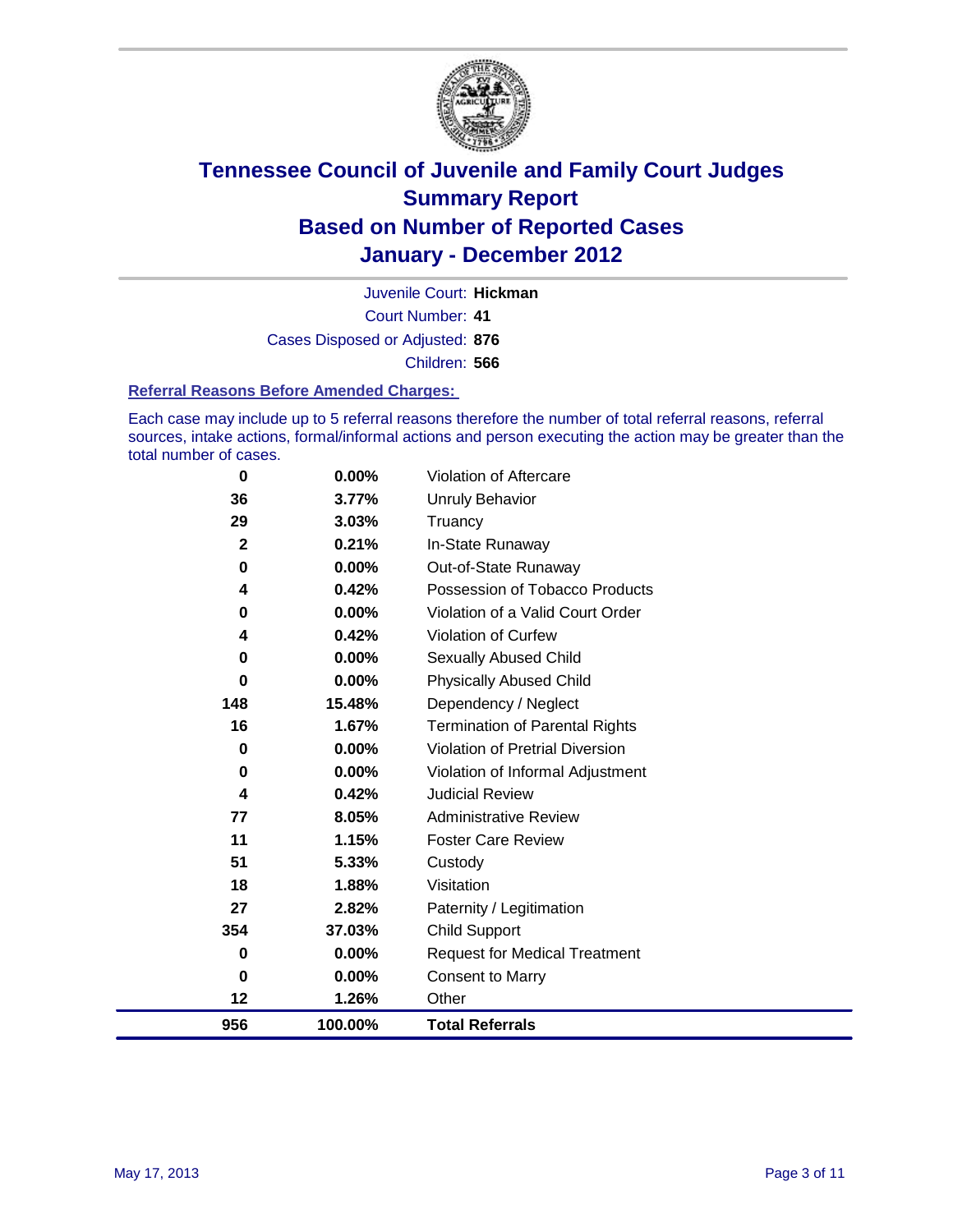

| 956                        | 100.00%                         | <b>Total Referral Sources</b>     |  |  |
|----------------------------|---------------------------------|-----------------------------------|--|--|
| 3                          | 0.31%                           | Other                             |  |  |
| 0                          | 0.00%                           | Unknown                           |  |  |
| 0                          | 0.00%                           | Hospital                          |  |  |
| 1                          | 0.10%                           | Child & Parent                    |  |  |
| 8                          | 0.84%                           | Victim                            |  |  |
| 0                          | 0.00%                           | <b>Other Court</b>                |  |  |
| $\bf{0}$                   | 0.00%                           | Social Agency                     |  |  |
| 58                         | 6.07%                           | <b>Court Staff</b>                |  |  |
| $\mathbf{2}$               | 0.21%                           | <b>District Attorney's Office</b> |  |  |
| 363                        | 37.97%                          | <b>Other State Department</b>     |  |  |
| 134                        | 14.02%                          | <b>DCS</b>                        |  |  |
| 6                          | 0.63%                           | <b>CSA</b>                        |  |  |
| 66                         | 6.90%                           | School                            |  |  |
| $\bf{0}$                   | 0.00%                           | Self                              |  |  |
| 102                        | 10.67%                          | <b>Relatives</b>                  |  |  |
| 100                        | 10.46%                          | Parents                           |  |  |
| 113                        | 11.82%                          | Law Enforcement                   |  |  |
| <b>Referral Sources: 1</b> |                                 |                                   |  |  |
|                            |                                 | Children: 566                     |  |  |
|                            | Cases Disposed or Adjusted: 876 |                                   |  |  |
| <b>Court Number: 41</b>    |                                 |                                   |  |  |
|                            | Juvenile Court: Hickman         |                                   |  |  |
|                            |                                 |                                   |  |  |

### **Age of Child at Referral: 2**

| 566 | 100.00% | <b>Total Child Count</b> |
|-----|---------|--------------------------|
| 0   | 0.00%   | <b>Unknown</b>           |
| 9   | 1.59%   | Ages 19 and Over         |
| 55  | 9.72%   | Ages 17 through 18       |
| 104 | 18.37%  | Ages 15 through 16       |
| 58  | 10.25%  | Ages 13 through 14       |
| 40  | 7.07%   | Ages 11 through 12       |
| 300 | 53.00%  | Ages 10 and Under        |
|     |         |                          |

<sup>1</sup> If different than number of Referral Reasons (956), verify accuracy of your court's data.

<sup>2</sup> One child could be counted in multiple categories, verify accuracy of your court's data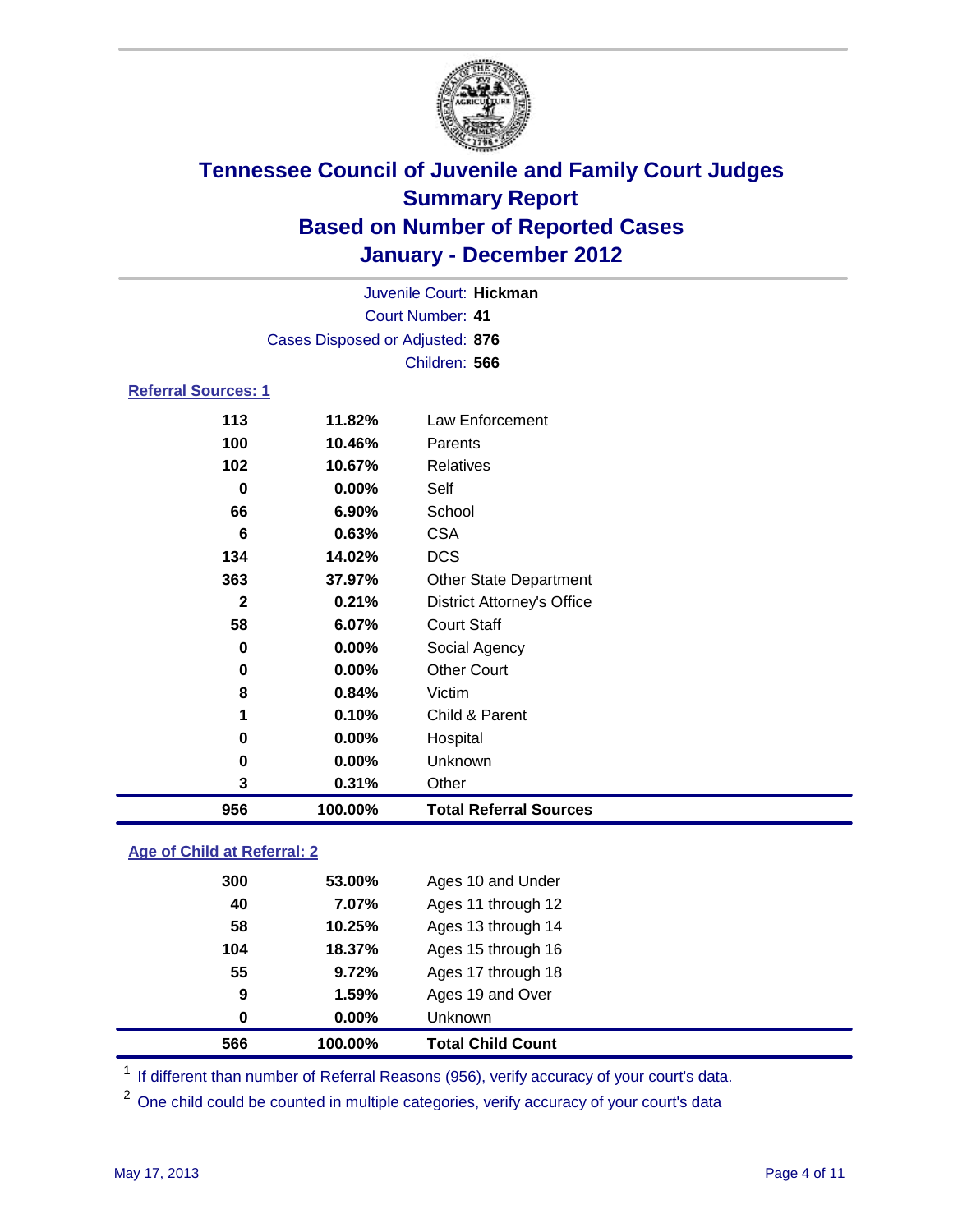

|                                         | Juvenile Court: Hickman |                          |  |  |  |
|-----------------------------------------|-------------------------|--------------------------|--|--|--|
| Court Number: 41                        |                         |                          |  |  |  |
| Cases Disposed or Adjusted: 876         |                         |                          |  |  |  |
|                                         |                         | Children: 566            |  |  |  |
| Sex of Child: 1                         |                         |                          |  |  |  |
| 350                                     | 61.84%                  | Male                     |  |  |  |
| 216                                     | 38.16%                  | Female                   |  |  |  |
| $\bf{0}$                                | 0.00%                   | Unknown                  |  |  |  |
| 566                                     | 100.00%                 | <b>Total Child Count</b> |  |  |  |
| Race of Child: 1                        |                         |                          |  |  |  |
| 541                                     | 95.58%                  | White                    |  |  |  |
| 19                                      | 3.36%                   | African American         |  |  |  |
| 0                                       | 0.00%                   | Native American          |  |  |  |
| 0                                       | 0.00%                   | Asian                    |  |  |  |
| 5                                       | 0.88%                   | Mixed                    |  |  |  |
| 1                                       | 0.18%                   | Unknown                  |  |  |  |
| 566                                     | 100.00%                 | <b>Total Child Count</b> |  |  |  |
| <b>Hispanic Origin: 1</b>               |                         |                          |  |  |  |
| 8                                       | 1.41%                   | Yes                      |  |  |  |
| 558                                     | 98.59%                  | <b>No</b>                |  |  |  |
| $\mathbf 0$                             | 0.00%                   | Unknown                  |  |  |  |
| 566                                     | 100.00%                 | <b>Total Child Count</b> |  |  |  |
| <b>School Enrollment of Children: 1</b> |                         |                          |  |  |  |
| 381                                     | 67.31%                  | Yes                      |  |  |  |
| 184                                     | 32.51%                  | No                       |  |  |  |
| 1                                       | 0.18%                   | Unknown                  |  |  |  |
| 566                                     | 100.00%                 | <b>Total Child Count</b> |  |  |  |

One child could be counted in multiple categories, verify accuracy of your court's data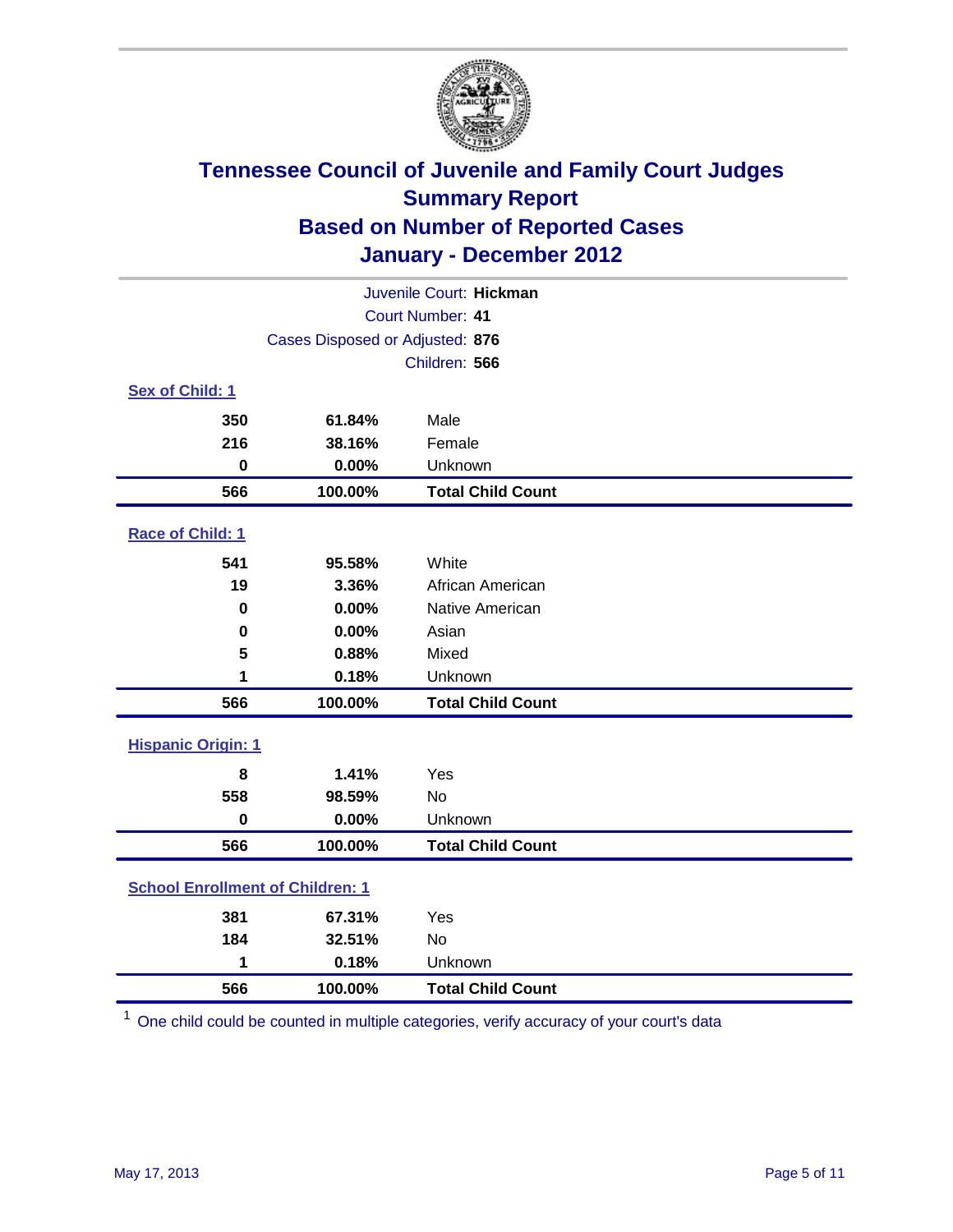

Court Number: **41** Juvenile Court: **Hickman** Cases Disposed or Adjusted: **876** Children: **566**

#### **Living Arrangement of Child at Time of Referral: 1**

| 566 | 100.00%       | <b>Total Child Count</b>     |
|-----|---------------|------------------------------|
| 12  | 2.12%         | Other                        |
| 10  | 1.77%         | Unknown                      |
|     | 8<br>1.41%    | Independent                  |
|     | $0.00\%$<br>0 | In an Institution            |
|     | 0.71%<br>4    | In a Residential Center      |
|     | $0.00\%$<br>0 | In a Group Home              |
| 33  | 5.83%         | With Foster Family           |
|     | 4<br>0.71%    | With Adoptive Parents        |
| 111 | 19.61%        | <b>With Relatives</b>        |
| 83  | 14.66%        | <b>With Father</b>           |
| 251 | 44.35%        | <b>With Mother</b>           |
| 11  | 1.94%         | With Mother and Stepfather   |
|     | 1.41%<br>8    | With Father and Stepmother   |
| 31  | 5.48%         | With Both Biological Parents |
|     |               |                              |

#### **Type of Detention: 2**

| 876      | 100.00%  | <b>Total Detention Count</b> |  |
|----------|----------|------------------------------|--|
| $\bf{0}$ | 0.00%    | Other                        |  |
| 875      | 99.89%   | Does Not Apply               |  |
| 0        | $0.00\%$ | <b>Unknown</b>               |  |
| 0        | $0.00\%$ | Psychiatric Hospital         |  |
| 0        | 0.00%    | Jail - No Separation         |  |
| 0        | $0.00\%$ | Jail - Partial Separation    |  |
| 0        | $0.00\%$ | Jail - Complete Separation   |  |
| 1        | 0.11%    | Juvenile Detention Facility  |  |
| 0        | $0.00\%$ | Non-Secure Placement         |  |
|          |          |                              |  |

<sup>1</sup> One child could be counted in multiple categories, verify accuracy of your court's data

<sup>2</sup> If different than number of Cases (876) verify accuracy of your court's data.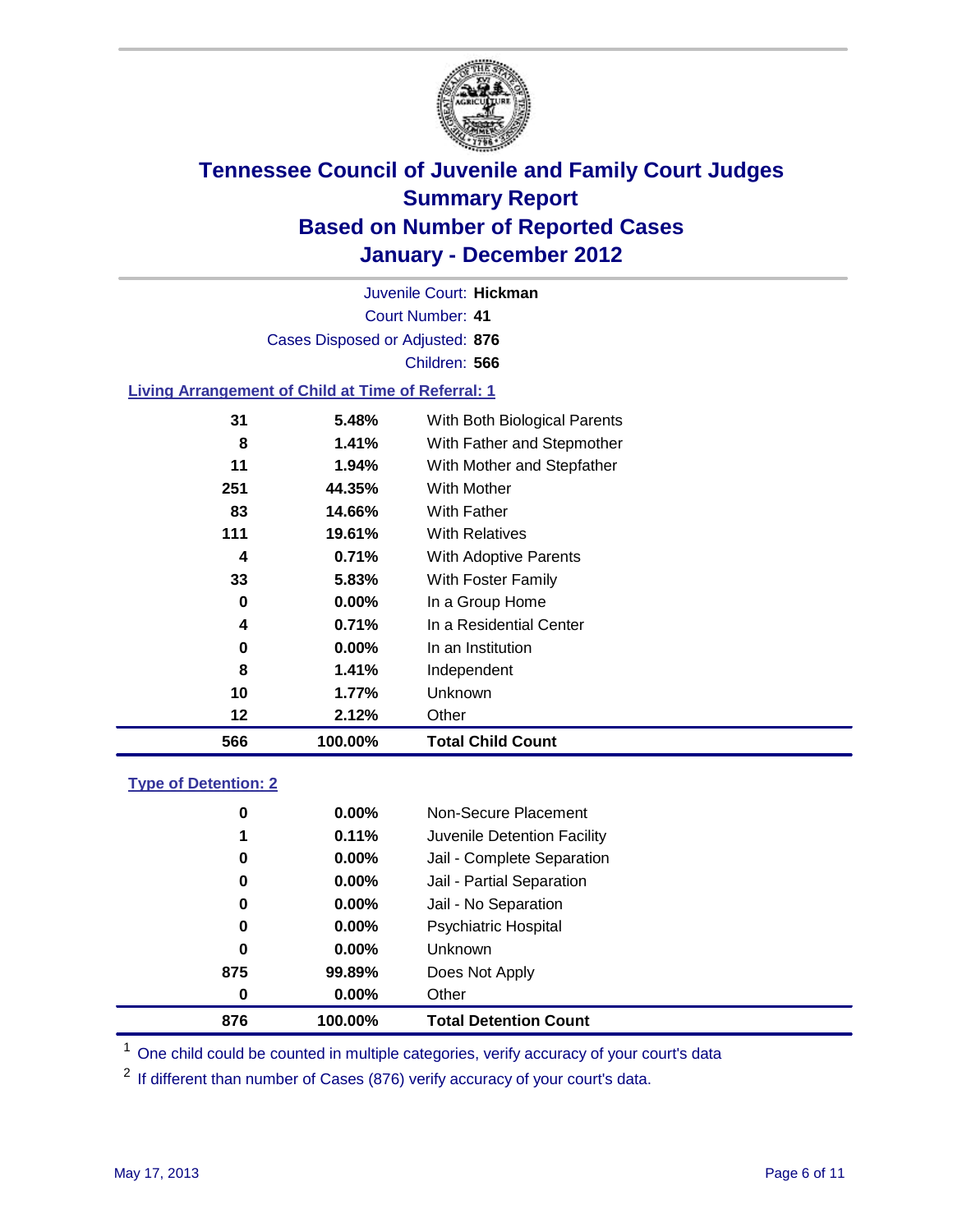

|                                                    | Juvenile Court: Hickman         |                                      |  |  |  |
|----------------------------------------------------|---------------------------------|--------------------------------------|--|--|--|
|                                                    | Court Number: 41                |                                      |  |  |  |
|                                                    | Cases Disposed or Adjusted: 876 |                                      |  |  |  |
|                                                    |                                 | Children: 566                        |  |  |  |
| <b>Placement After Secure Detention Hearing: 1</b> |                                 |                                      |  |  |  |
| 1                                                  | 0.11%                           | Returned to Prior Living Arrangement |  |  |  |
| $\bf{0}$                                           | 0.00%                           | Juvenile Detention Facility          |  |  |  |
| $\bf{0}$                                           | 0.00%                           | Jail                                 |  |  |  |
| 0                                                  | 0.00%                           | Shelter / Group Home                 |  |  |  |
| 0                                                  | 0.00%                           | <b>Foster Family Home</b>            |  |  |  |
| $\bf{0}$                                           | 0.00%                           | <b>Psychiatric Hospital</b>          |  |  |  |
| 0                                                  | 0.00%                           | Unknown                              |  |  |  |
| 875                                                | 99.89%                          | Does Not Apply                       |  |  |  |
| 0                                                  | 0.00%                           | Other                                |  |  |  |
|                                                    |                                 |                                      |  |  |  |
| 876                                                | 100.00%                         | <b>Total Placement Count</b>         |  |  |  |
| <b>Intake Actions: 2</b>                           |                                 |                                      |  |  |  |
| 847                                                | 88.60%                          | <b>Petition Filed</b>                |  |  |  |
| 34                                                 | 3.56%                           | <b>Motion Filed</b>                  |  |  |  |
| 33                                                 | 3.45%                           | <b>Citation Processed</b>            |  |  |  |
| 1                                                  | 0.10%                           | Notification of Paternity Processed  |  |  |  |
| 10                                                 | 1.05%                           | Scheduling of Judicial Review        |  |  |  |
| 20                                                 | 2.09%                           | Scheduling of Administrative Review  |  |  |  |
| 11                                                 | 1.15%                           | Scheduling of Foster Care Review     |  |  |  |
| 0                                                  | 0.00%                           | Unknown                              |  |  |  |
| 0                                                  | 0.00%                           | Does Not Apply                       |  |  |  |
| $\pmb{0}$                                          | 0.00%                           | Other                                |  |  |  |

<sup>1</sup> If different than number of Cases (876) verify accuracy of your court's data.

<sup>2</sup> If different than number of Referral Reasons (956), verify accuracy of your court's data.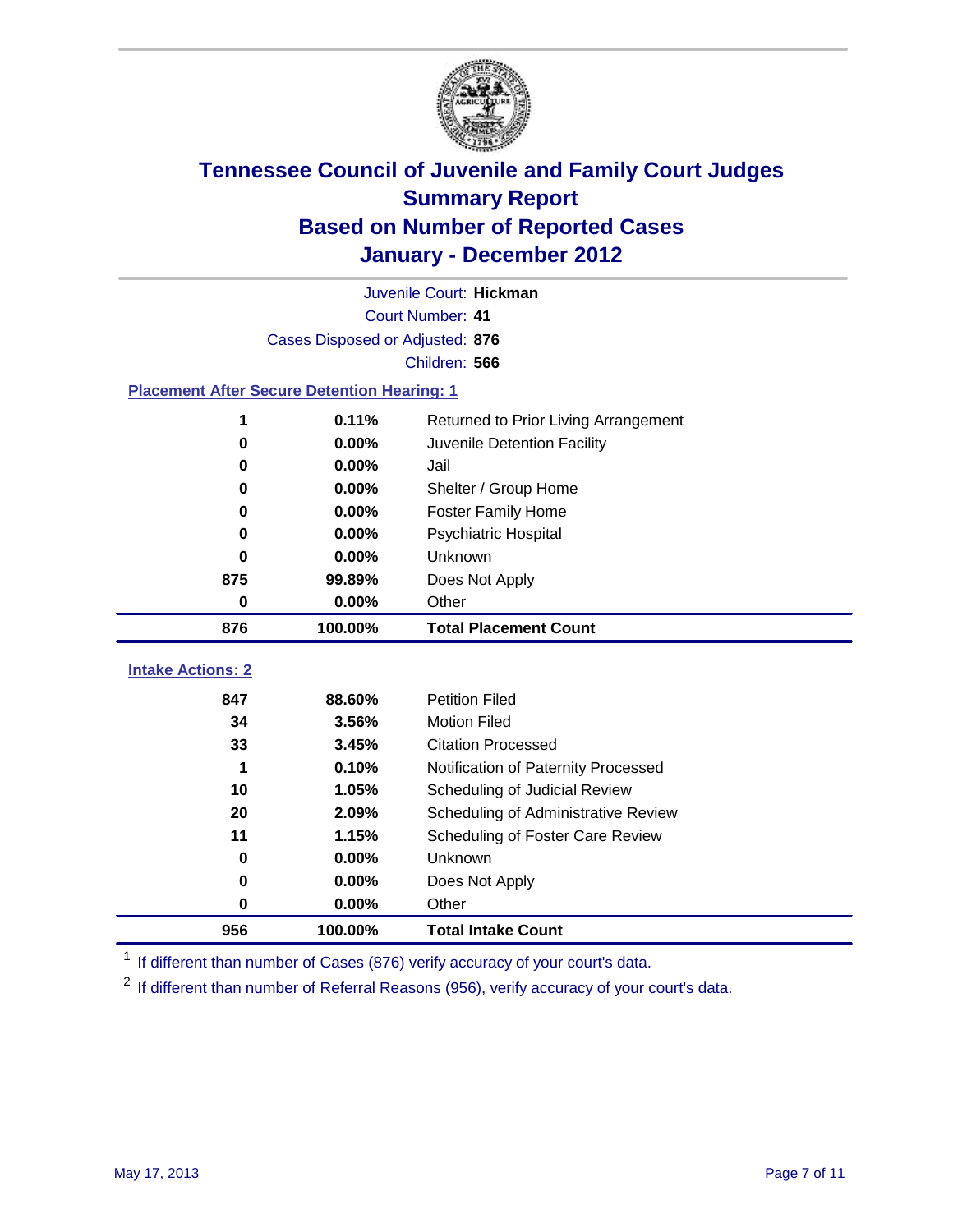

Court Number: **41** Juvenile Court: **Hickman** Cases Disposed or Adjusted: **876** Children: **566**

#### **Last Grade Completed by Child: 1**

| 566 | 100.00%  | <b>Total Child Count</b>     |
|-----|----------|------------------------------|
| 1   | 0.18%    | Other                        |
| 6   | 1.06%    | Unknown                      |
| 0   | $0.00\%$ | <b>Never Attended School</b> |
| 12  | 2.12%    | Graduated                    |
| 0   | 0.00%    | <b>GED</b>                   |
| 0   | 0.00%    | Non-Graded Special Ed        |
| 11  | 1.94%    | 12th Grade                   |
| 57  | 10.07%   | 11th Grade                   |
| 57  | 10.07%   | 10th Grade                   |
| 41  | 7.24%    | 9th Grade                    |
| 36  | 6.36%    | 8th Grade                    |
| 15  | 2.65%    | 7th Grade                    |
| 21  | 3.71%    | 6th Grade                    |
| 15  | 2.65%    | 5th Grade                    |
| 21  | 3.71%    | 4th Grade                    |
| 28  | 4.95%    | 3rd Grade                    |
| 20  | 3.53%    | 2nd Grade                    |
| 18  | 3.18%    | 1st Grade                    |
| 25  | 4.42%    | Kindergarten                 |
| 13  | 2.30%    | Preschool                    |
| 169 | 29.86%   | Too Young for School         |

### **Enrolled in Special Education: 1**

| 6   | 1.06%    | Yes                      |
|-----|----------|--------------------------|
| 560 | 98.94%   | No                       |
| 0   | $0.00\%$ | Unknown                  |
| 566 | 100.00%  | <b>Total Child Count</b> |

One child could be counted in multiple categories, verify accuracy of your court's data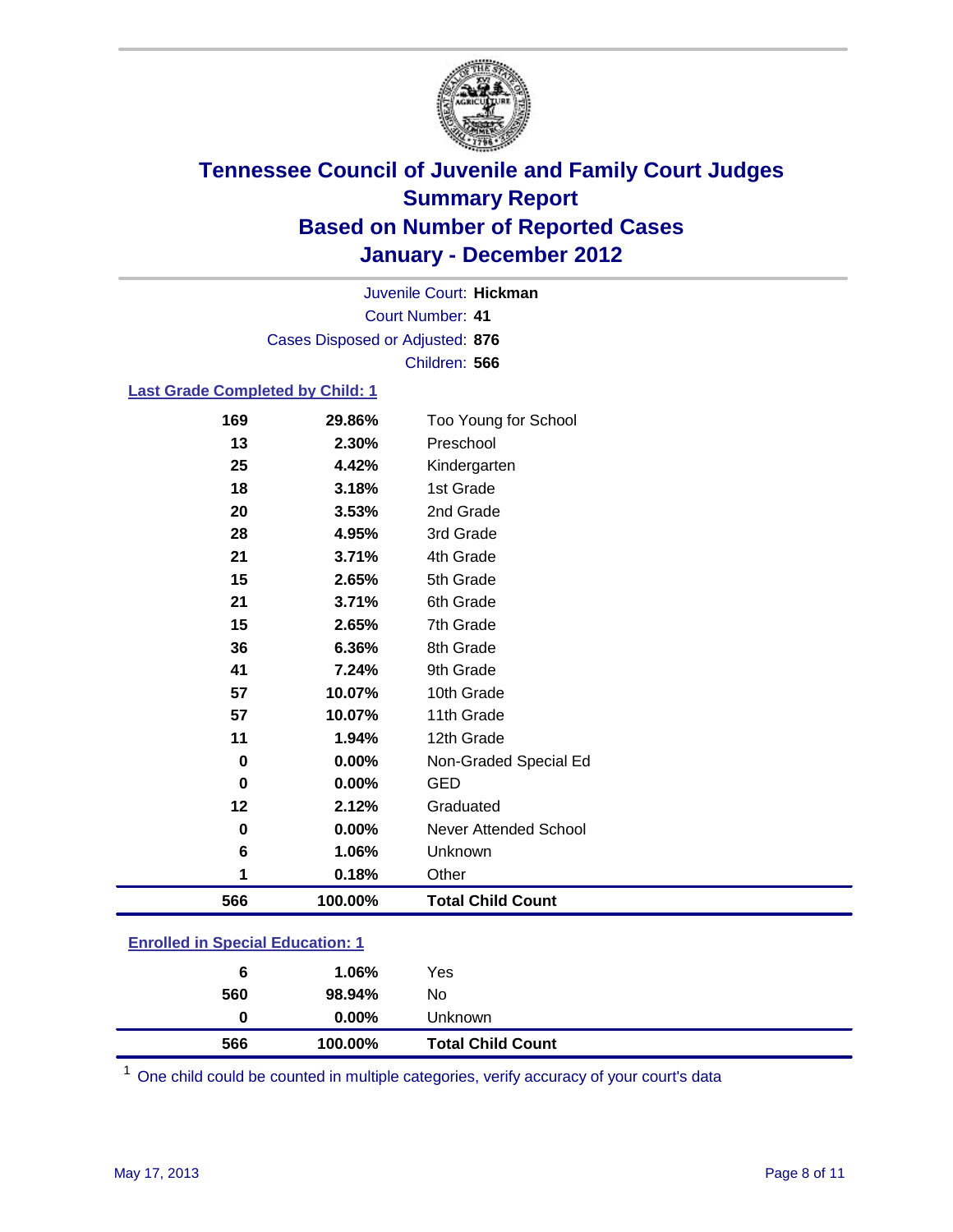

|                              | Juvenile Court: Hickman         |                           |  |  |  |
|------------------------------|---------------------------------|---------------------------|--|--|--|
|                              | Court Number: 41                |                           |  |  |  |
|                              | Cases Disposed or Adjusted: 876 |                           |  |  |  |
|                              | Children: 566                   |                           |  |  |  |
| <b>Action Executed By: 1</b> |                                 |                           |  |  |  |
| 943                          | 98.64%                          | Judge                     |  |  |  |
| $\mathbf{2}$                 | 0.21%                           | Magistrate                |  |  |  |
| 11                           | 1.15%                           | <b>YSO</b>                |  |  |  |
| 0                            | $0.00\%$                        | Other                     |  |  |  |
| 0                            | 0.00%                           | Unknown                   |  |  |  |
| 956                          | 100.00%                         | <b>Total Action Count</b> |  |  |  |

### **Formal / Informal Actions: 1**

| 46  | 4.81%    | Dismissed                                        |
|-----|----------|--------------------------------------------------|
| 30  | 3.14%    | Retired / Nolle Prosequi                         |
| 14  | 1.46%    | <b>Complaint Substantiated Delinquent</b>        |
| 4   | 0.42%    | <b>Complaint Substantiated Status Offender</b>   |
| 21  | 2.20%    | <b>Complaint Substantiated Dependent/Neglect</b> |
| 0   | 0.00%    | <b>Complaint Substantiated Abused</b>            |
| 0   | $0.00\%$ | <b>Complaint Substantiated Mentally III</b>      |
| 0   | $0.00\%$ | Informal Adjustment                              |
| 4   | 0.42%    | <b>Pretrial Diversion</b>                        |
| 1   | 0.10%    | <b>Transfer to Adult Court Hearing</b>           |
|     | 0.10%    | Charges Cleared by Transfer to Adult Court       |
| 217 | 22.70%   | Special Proceeding                               |
| 189 | 19.77%   | <b>Review Concluded</b>                          |
| 418 | 43.72%   | Case Held Open                                   |
| 11  | 1.15%    | Other                                            |
| 0   | $0.00\%$ | <b>Unknown</b>                                   |
| 956 | 100.00%  | <b>Total Action Count</b>                        |

<sup>1</sup> If different than number of Referral Reasons (956), verify accuracy of your court's data.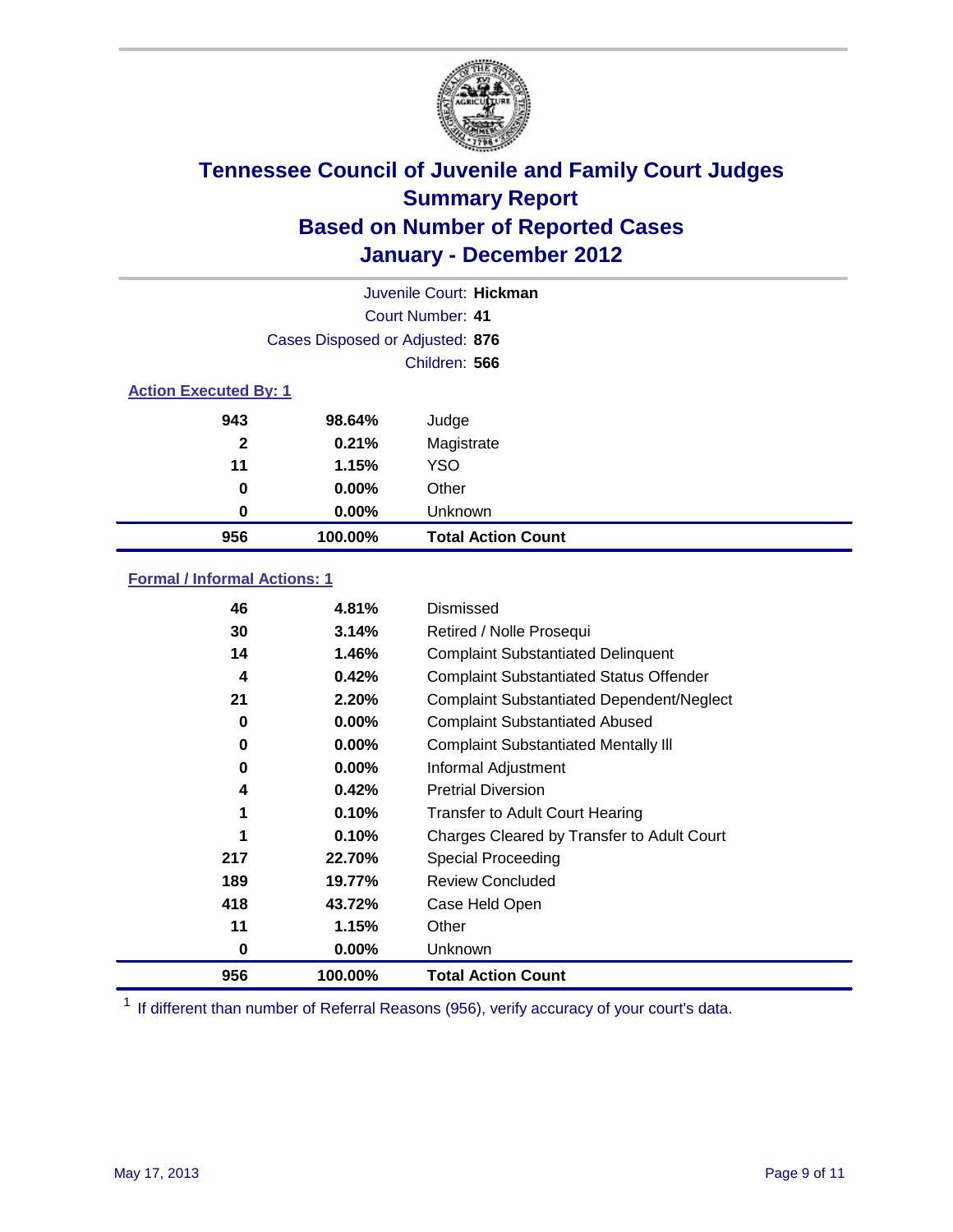

|                       |                                 | Juvenile Court: Hickman                               |
|-----------------------|---------------------------------|-------------------------------------------------------|
|                       |                                 | <b>Court Number: 41</b>                               |
|                       | Cases Disposed or Adjusted: 876 |                                                       |
|                       |                                 | Children: 566                                         |
| <b>Case Outcomes:</b> |                                 | There can be multiple outcomes for one child or case. |
| 85                    | 4.98%                           | <b>Case Dismissed</b>                                 |
| 30                    | 1.76%                           | Case Retired or Nolle Prosequi                        |
| 11                    | 0.64%                           | Warned / Counseled                                    |
| 305                   | 17.86%                          | <b>Held Open For Review</b>                           |
| 32                    | 1.87%                           | Supervision / Probation to Juvenile Court             |
| 1                     | 0.06%                           | <b>Probation to Parents</b>                           |
| 5                     | 0.29%                           | Referral to Another Entity for Supervision / Service  |
| 23                    | 1.35%                           | Referred for Mental Health Counseling                 |
| 9                     | 0.53%                           | Referred for Alcohol and Drug Counseling              |
| 0                     | 0.00%                           | Referred to Alternative School                        |
| 0                     | 0.00%                           | Referred to Private Child Agency                      |
| 1                     | 0.06%                           | Referred to Defensive Driving School                  |
| 3                     | 0.18%                           | Referred to Alcohol Safety School                     |
| 25                    | 1.46%                           | Referred to Juvenile Court Education-Based Program    |
| 0                     | 0.00%                           | Driver's License Held Informally                      |
| 1                     | 0.06%                           | <b>Voluntary Placement with DMHMR</b>                 |
| 1                     | 0.06%                           | <b>Private Mental Health Placement</b>                |
| 0                     | 0.00%                           | <b>Private MR Placement</b>                           |
| 0                     | 0.00%                           | Placement with City/County Agency/Facility            |
| 1                     | 0.06%                           | Placement with Relative / Other Individual            |
| 31                    | 1.81%                           | Fine                                                  |
| 38                    | 2.22%                           | <b>Public Service</b>                                 |
| 7                     | 0.41%                           | Restitution                                           |
| 0                     | 0.00%                           | Runaway Returned                                      |
| 16                    | 0.94%                           | No Contact Order                                      |
| 0                     | 0.00%                           | Injunction Other than No Contact Order                |
| 0                     | 0.00%                           | <b>House Arrest</b>                                   |
| 9                     | 0.53%                           | <b>Court Defined Curfew</b>                           |
| 0                     | 0.00%                           | Dismissed from Informal Adjustment                    |
| 0                     | 0.00%                           | <b>Dismissed from Pretrial Diversion</b>              |
| 7                     | 0.41%                           | Released from Probation                               |
| 1                     | 0.06%                           | <b>Transferred to Adult Court</b>                     |
| 0                     | 0.00%                           | <b>DMHMR Involuntary Commitment</b>                   |